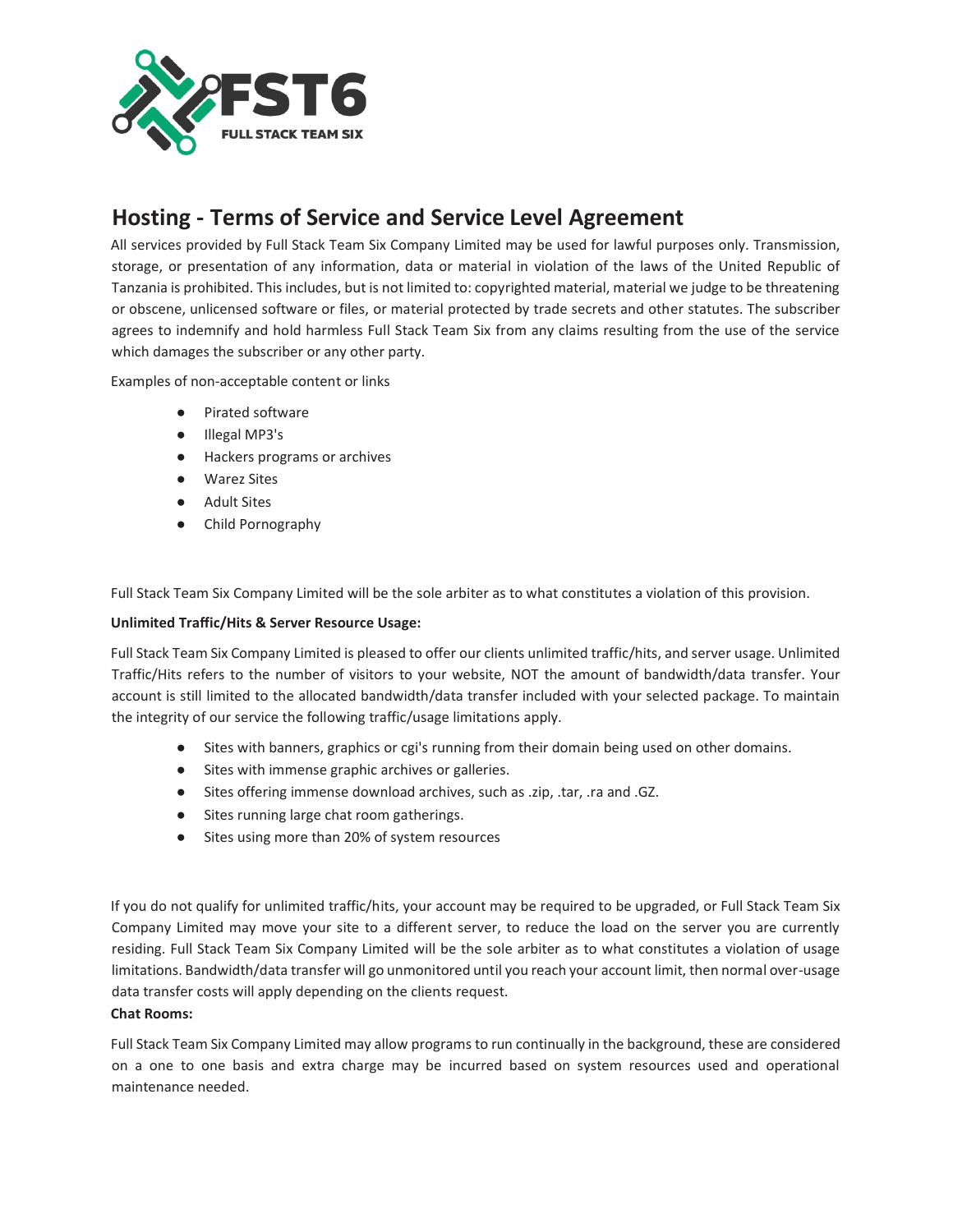

# **IRC:**

Full Stack Team Six Company Limited currently does not allow IRC or IRC bots to be operated on our servers.

## **Multiple Connections:**

Multiple telnet and ftp sessions are allowed, on a single hosting account.

## **Idle Timeouts:**

Full Stack Team Six Company Limited may disconnect any idle connection to the network.

Average timeouts are:

- FTP 300 seconds
- Telnet 2 hours

## **Commercial Advertising - Email:**

Spamming, or the sending of unsolicited email, from a Full Stack Team Six Company Limited server or using an email address that is maintained on a Full Stack Team Six Company Limited machine is STRICTLY prohibited. For general reference, we consider spam any email that is sent to more than 10 people at a time that did not ask for it to be sent to them.

Full Stack Team Six Company Limited will be the sole arbiter as to what constitutes a violation of this provision. Opt-In email is acceptable, as long as Opt-Out/Removal requests are fully honored. Please make an effort to limit outgoing mail on your account to no more than 5000 pieces per DAY and no more than 20 pieces per minute. Many times we have seen sites push over 1000 emails in one hit, this causes our server loads and prevents other people from accessing server services. Large mailings are preferred to be sent from the hours of 12AM - 8AM GMT +3 Hours.

#### **Server Abuse:**

Any attempts to undermine or cause harm to a Full Stack Team Six Company Limited server or customer of Full Stack Team Six Company Limited is strictly prohibited. Full Stack Team Six Company Limited will pursue legal action to the fullest extent for all abuse of the Full Stack Team Six Company Limited Network.

#### **Payments:**

The customer acknowledges and agrees that Full Stack Team Six Company Ltd, in sole and absolute discretion, may suspend provision of the services without any liability if the customer fails to timely remit payment for the services without prior written agreement.

#### **Suspension/De-Activation:**

If any terms or conditions are failed to be followed it will result in grounds for account suspension or deactivation. Full Stack Team Six Company Limited reserves the right to remove any account without prior notice. If Full Stack Team Six Company Limited deactivates your account(s) for violating policy, you will forfeit your rights to a refund and none will be given. No refunds for advance payments, on deactivated accounts.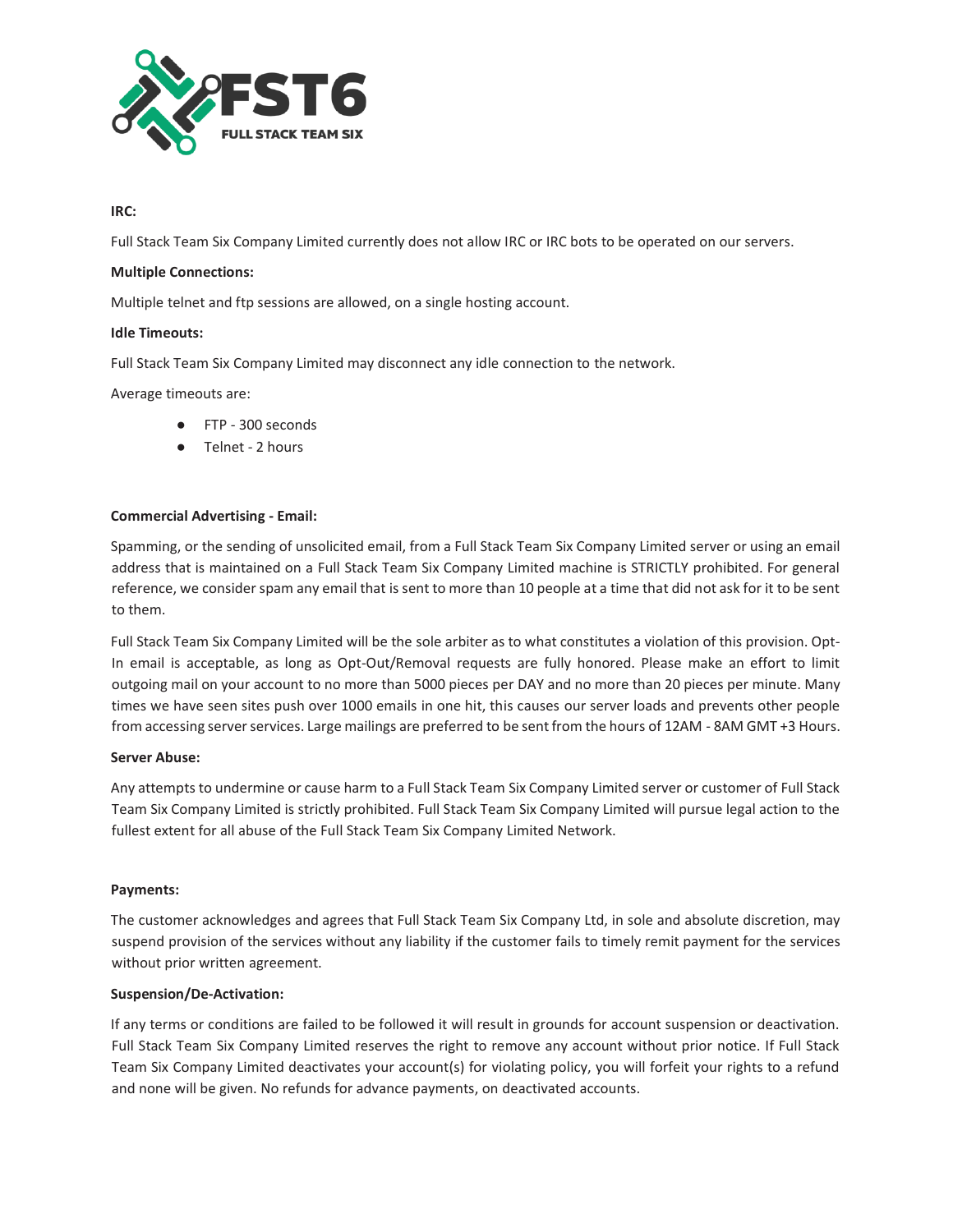

## **Privacy Policy:**

Full Stack Team Six Company Limited respects the privacy of every individual who visits our Web sites, responds to our interactive advertisements or sends us e-mail.

## **Indemnification:**

The customer hereby indemnifies and agrees to hold harmless Full Stack Team Six Company Limited and each of its officers, directors, employees, agents, and legal advisors (each an "**Indemnified Person**") from and against any and all liabilities, obligations, claims, losses, damages, penalties, actions, judgments, suits, costs, expenses, or disbursements of any kind or character whatsoever ("**Claims and Liabilities**"), which may be imposed on, incurred by, asserted or claimed against any Indemnified Person, directly or indirectly, based on or arising out of or resulting, in whole or in part, from (i) the use of the Services; (ii) any act or omission of customer, its agents, contractors, employees or invitees; or (iii) any breach of customer's obligations and the transactions and events at any time associated therewith.

The indemnification provided for shall survive the expiration or termination of the user of services.

## **Limited Liability:**

Full Stack Team Six Company Limited shall not be liable under any circumstances for any special, consequential, incidental or exemplary damages arising out of or in any way connected with this Agreement or the Services, including but not limited to damages for lost profits, loss of use, lost of data, loss of privacy, damages to third parties even if Full Stack Team Six Company Limited has been advised of the possibility of such damages. The foregoing limitation of liability shall apply whether on any claims based upon principles of contract, warranty, negligence or other tort, breach of any statutory duty, principles of indemnity or contribution.

# **Service Level Agreement**

Full Stack Team Six Company Limited is proud to offer an exceptional level of performance, reliability, and service. That is why we are making commitments to our customers in the form of a Service Level Agreement (SLA) which provides certain rights and remedies regarding the performance of the Full Stack Team Six Company Limited network. The Full Stack Team Six Company Limited Service Level Agreement (SLA) guarantees our network/equipment reliability and performance. This Service Level Agreement (SLA) applies to customers of Full Stack Team Six Company Limited web hosting and other services.

# **Uptime Guarantee:**

Full Stack Team Six Company Limited strives to maintain a 99.5% network and server uptime service level. This uptime percentage is a monthly figure, and is calculated solely by Full Stack Team Six Company Limited monitoring systems or Full Stack Team Six Company Limited authorized/contracted outside monitoring services. If Full Stack Team Six Company Limited fails to meet it's 99.5% uptime guarantee, and it is not due to one of the exceptions below, credits will be made available to each client, upon request, on a case by case basis. Full Stack Team Six Company Limited does not credit a full month's service for minor downtime. This would not be financially healthy for Full Stack Team Six Company Limited, and in turn would only negatively affect the service level Full Stack Team Six Company Limited provides to you. In extreme circumstances, Full Stack Team Six Company Limited may distribute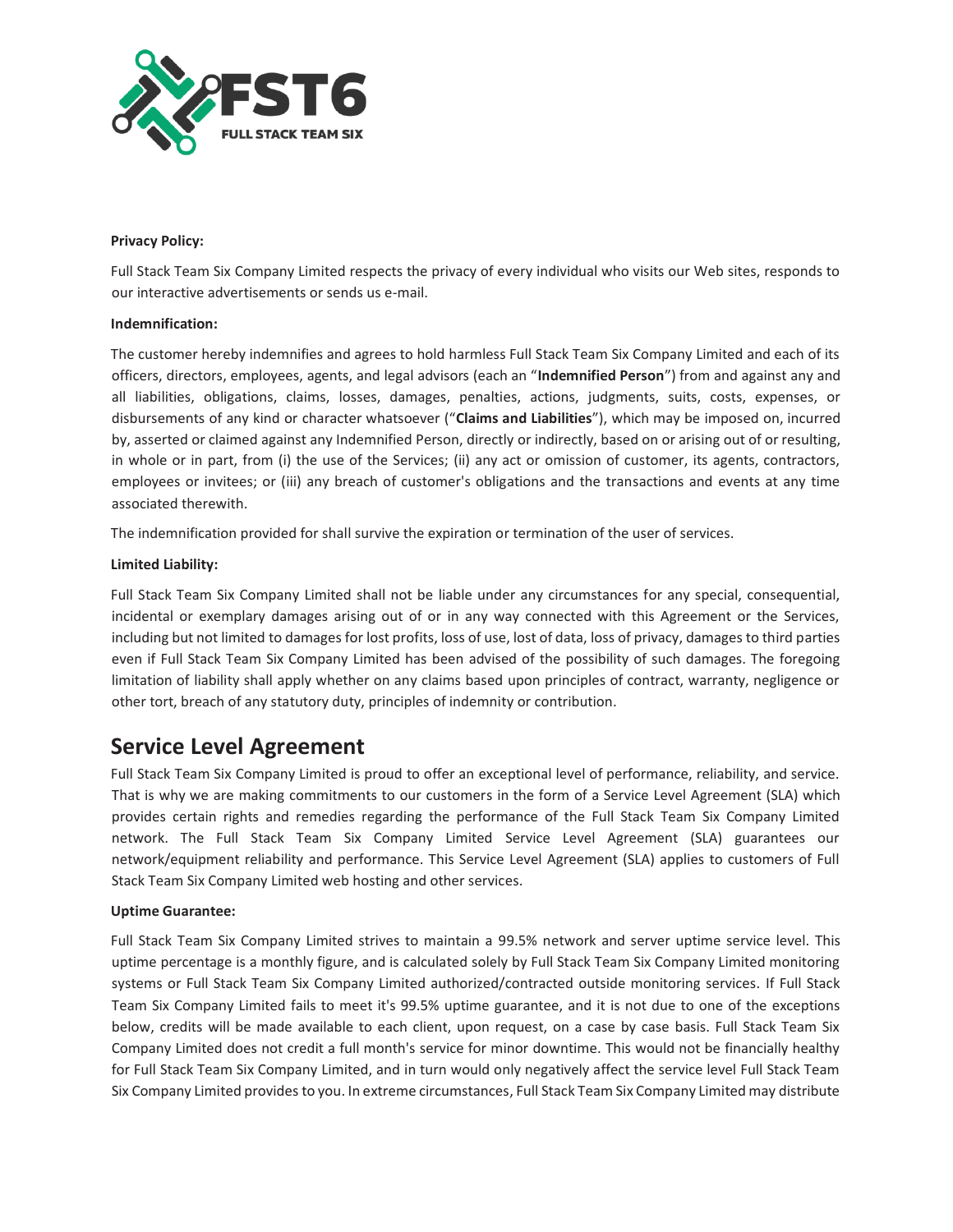

full month credits, but this is dealt with on a case by case basis. Details on how credit amounts are calculated can be found below.

## **Exceptions:**

Customer shall not receive any credits under this SLA in connection with any failure or deficiency of the Full Stack Team Six Company Limited network caused by or associated with:

- Circumstances beyond reasonable control, including, without limitation, acts of any governmental body, war, insurrection, sabotage, embargo, "Acts of God" (ie.fire, flood, earthquake, tornado, etc), strike or other labor disturbance, interruption of or delay in transportation, unavailability of or interruption or delay in telecommunications or third party services, failure of third party software or inability to obtain raw materials, supplies, or power used in or equipment needed for provision of the Service Level Agreement
- Telco Failure (ie.Verizon™ cutting a fiber line somewhere) Backbone peering point issues (ie.UUnet™ having a router go down in Virginia that wipes out internet service for the entire East Coast)
- Scheduled maintenance for hardware/software upgrades
- DNS issues not within the direct control of Full Stack Team Six Company Limited
- Client's acts or omissions, including without limitation, any negligence, willful misconduct, or use of Full Stack Team Six Company Limited service(s) in breach of Full Stack Team Six Company Limited Policy and Service Guidelines, by Client or others authorized by Client.

#### **Connectivity:**

Full Stack Team Six Company Limited goal is to make the Full Stack Team Six Company Limited network available to Client free of outages for 99.5% of the time. An "outage" is defined as an instance in which Client is unable to transmit and receive IP packets due to a Full Stack Team Six Company Limited service failure for more than 15 consecutive minutes, excluding service failures relating to Full Stack Team Six Company Limited scheduled maintenance and upgrades. The Full Stack Team Six Company Limited network does not include client premises equipment or any Telco access facilities connecting Client's premises to such infrastructure. Full Stack Team Six Company Limited goal is to keep Average Round-Trip Latency on the Full Stack Team Six Company Limited network to 85 milliseconds or less. Full Stack Team Six Company Limited defines "Average Round-Trip Latency", with respect to a given month, as the average time required for round-trip packet transfers between the Full Stack Team Six Company Limited network and major US backbone peering points during such month, as measured by Full Stack Team Six Company Limited. Full Stack Team Six Company Limited goal is to keep Average Packet Loss on the Full Stack Team Six Company Limited network to 1% or less. Full Stack Team Six Company Limited defines "Average Packet Loss", with respect to a given month, as the average percentage of IP packets transmitted on the Full Stack Team Six Company Limited network during such months that are not successfully delivered, as measured by Full Stack Team Six Company Limited. **Measurement:**

Full Stack Team Six Company Limited will periodically (on average every 10 minutes) monitor Full Stack Team Six Company Limited network and server availability using software and hardware components capable of measuring application traffic and responses. Client acknowledges that such measurements may not measure the exact path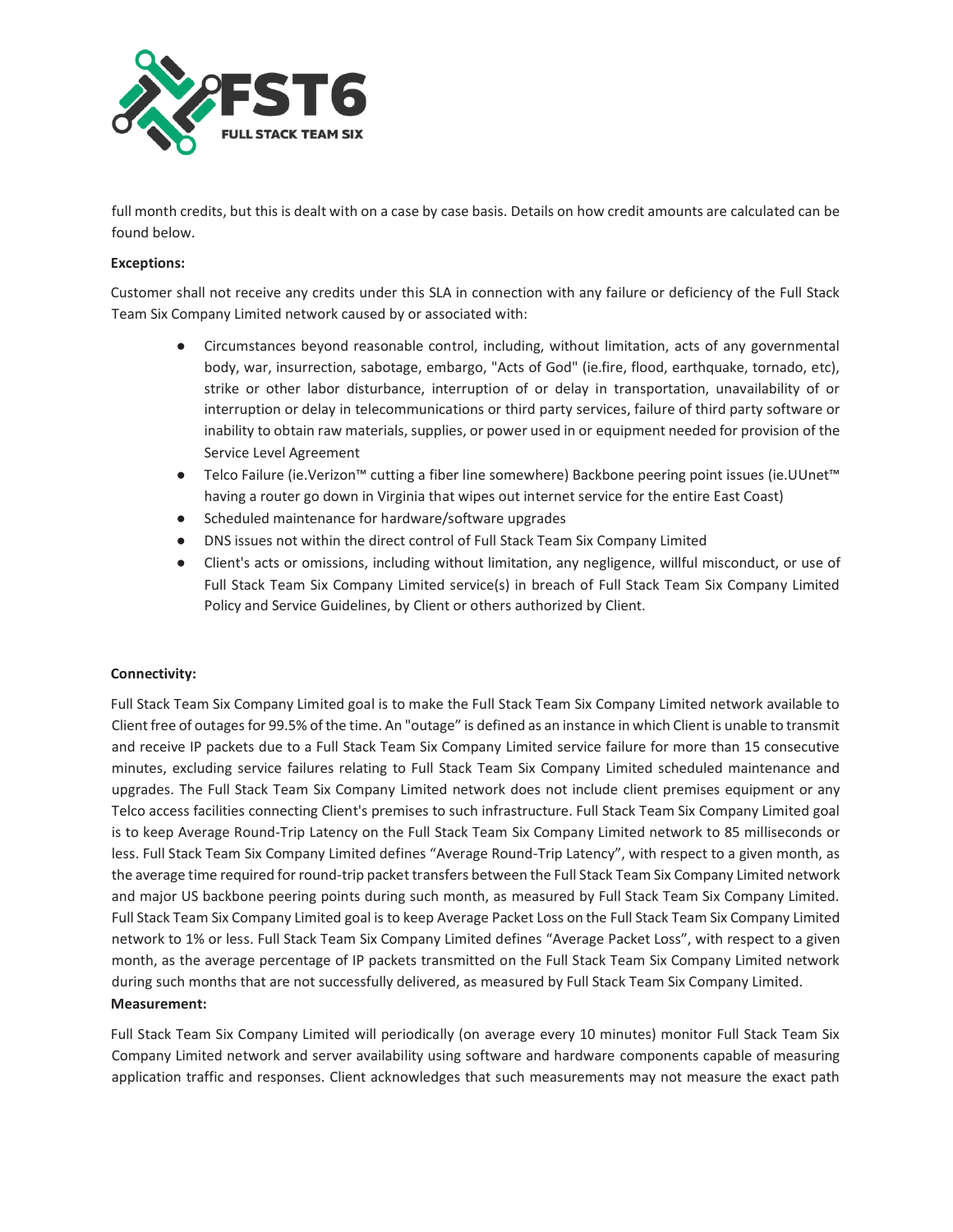

traversed by Client's internet connection, and that such measurements constitute measurements across the Full Stack Team Six Company Limited network but not other networks to which Client may connect.

#### **Hardware Failure:**

Full Stack Team Six Company Limited stands behind all equipment on our network. Faulty hardware is rare, but cannot be predicted nor avoided. Full Stack Team Six Company Limited utilizes only name brand hardware of the highest quality and performance. Full Stack Team Six Company Limited will replace all faulty hardware affecting performance levels of equipment within 48 hours, which includes hardware issues that cause server crashes or speed issues. Hardware failure resulting in complete network/server outage/downtime will be corrected within two hours of problem identification. Router failure is an exception to this SLA guarantee, and may require on-site CiscoTM engineers or backbone provider emergency personnel to correct the problem. Router failure is governed by current Full Stack Team Six Company Limited contracts with Cisco™ and backbone providers in regard to the emergency repair service.

#### **Credits:**

Credit requests must be made on the Full Stack Team Six Company Limited website, by emailing to info@fst6.co.tz. Each request in connection with network/server outages/downtime must be received by Full Stack Team Six Company Limited within five days of the occurrence. Each request in connection with Average Round-Trip Latency or Average Packet Loss in a calendar month must be received by Full Stack Team Six Company Limited within five days after the end of such month. The total amount credited to a Client for Full Stack Team Six Company Limited not meeting SLA service levels will not exceed the service fees paid by Client Full Stack Team Six Company Limited for such services for the period in question. Each validly requested credit will be applied to a Client invoice within 30 days after Full Stack Team Six Company Limited receipt of such request. Credits are exclusive of any applicable taxes charged to Client or collected by Full Stack Team Six Company Limited. Upon Client's request (in accordance with the procedure set forth below), Full Stack Team Six Company Limited will issue a credit to Client for network/server outages/downtime occurring during any calendar month that are reported by Client to Full Stack Team Six Company Limited and confirmed by Full Stack Team Six Company Limited measurement reporting. Such credit will be equal to one MONTH's worth of service. If Average Round-Trip Latency on the Full Stack Team Six Company Limited network for a calendar month exceeds 85 milliseconds, then upon Client's request, Full Stack Team Six Company Limited will issue a credit to Client equal to one MONTH's worth of service. If Average Packet Loss exceeds 1% during a calendar month, then upon Client's request, Full Stack Team Six Company Limited will issue a credit to Client equal to one MONTH's worth of service.

#### **Account cancellations:**

Your account can be cancelled ONLY by submitting a cancellation form available here. Other methods of cancellation are not valid. Once the form is submitted, the account will be cancelled within 24 hours.

#### **General:**

Full Stack Team Six Company Limited reserves the right to change or modify this SLA to benefit the Client, and will post changes to the location currently housing this SLA at time of modification, which will be made available to Client. Except as set forth in this SLA , Full Stack Team Six Company Limited makes no claims regarding the availability or performance of the Full Stack Team Six Company Limited network or servers. Specific terms/points of this SLA may be adjusted on a case by case basis by the specific Service. In case of difference terms/points in SLA and Service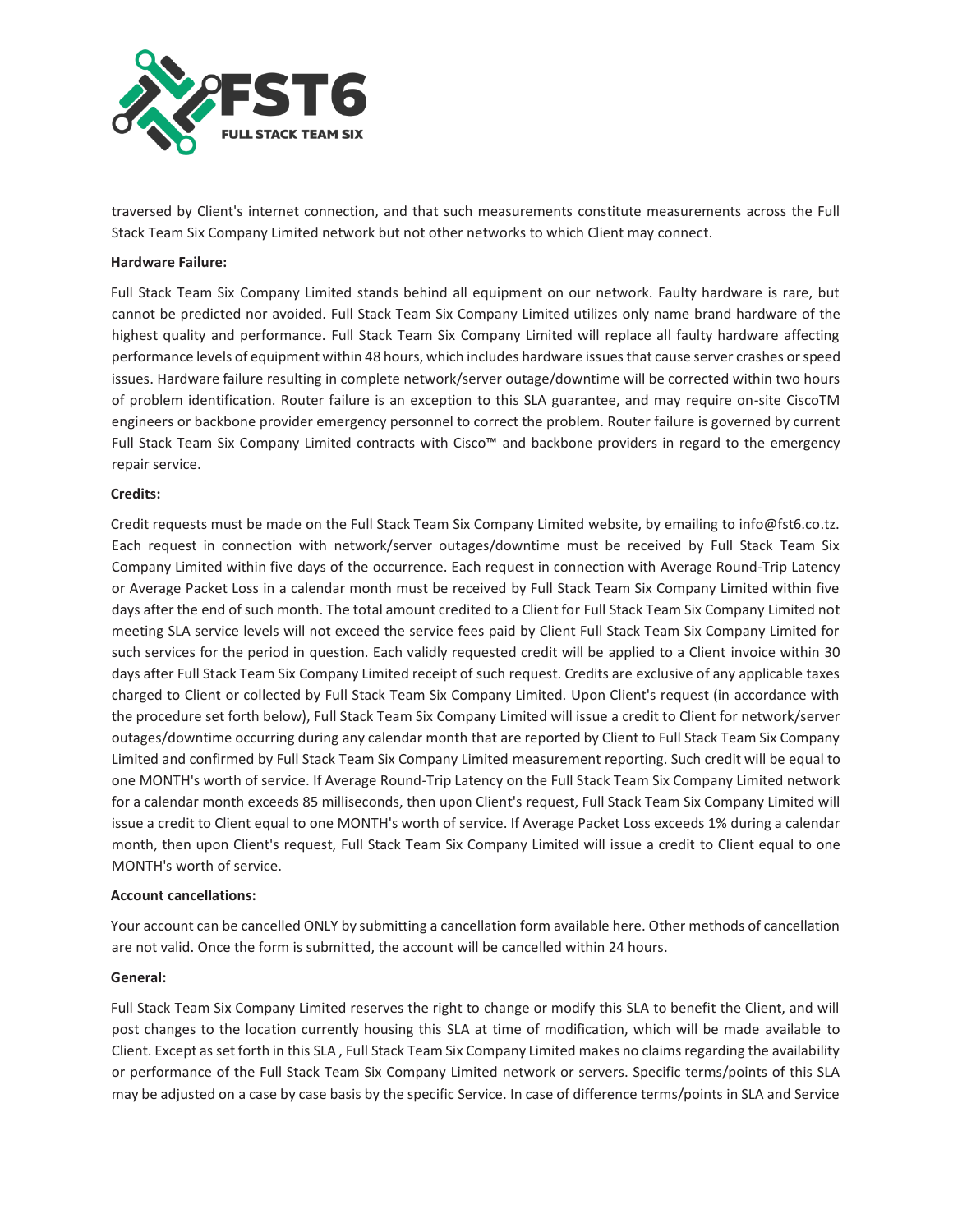

Agreement, the Service Agreement terms/points prevail over this general SLA policy. The Service Agreement agreed by client, is above and beyond this SLA, and Service Agreement terms are in effect, including, but not limited to, limitations of liability.

# **Domain Registration Agreements**

The general terms of domain registrations, transfers or renewals are outlined below:

- If you are registering or transferring a domain name you must also agree to the Domain Name Registration Agreement.
	- Domain Name Registration Agreement for .TZ domains is provided by tzNIC
- Domains shall be renewed at the same price as new registrations unless there is a price change. The current pricing is displayed on our website.
- Should the price of a domain change, the new price and the reason for the change will be communicated to you at least 30 days prior to the effective date of price change.
- Domain renewal reminders will be sent in advance of expiration via email to the address stored in your client area.
- Should an expired domain enter the redemption period, the cost of restoring the domain shall be no more than US\$150.

# **Other Services**

All services are governed by their respective terms of service and agreements. By use of any service, the client acknowledges and agrees to those services. For avoidance of doubt, the below are some of the agreements and by no means constitute the only agreements in place.

- Web Hosting Agreement contact us
- Microsoft Services are governed by [Microsoft Customer](https://www.microsoft.com/licensing/docs/customeragreement) [Agreement](https://www.microsoft.com/licensing/docs/customeragreement)
- Google Services are governed by their agreements
- SSL Certificates are governed by their respective Certificate Authorities

In doubt, please contact us on support@fst6.co.tz for clarification.

# **Cancellations, Refunds & Money Back Guarantee**

# **Money-back Guarantee**

# ● **Dedicated Servers.**

There are no refunds on dedicated servers. The fifteen (15) day money- back guarantee does not apply to dedicated servers.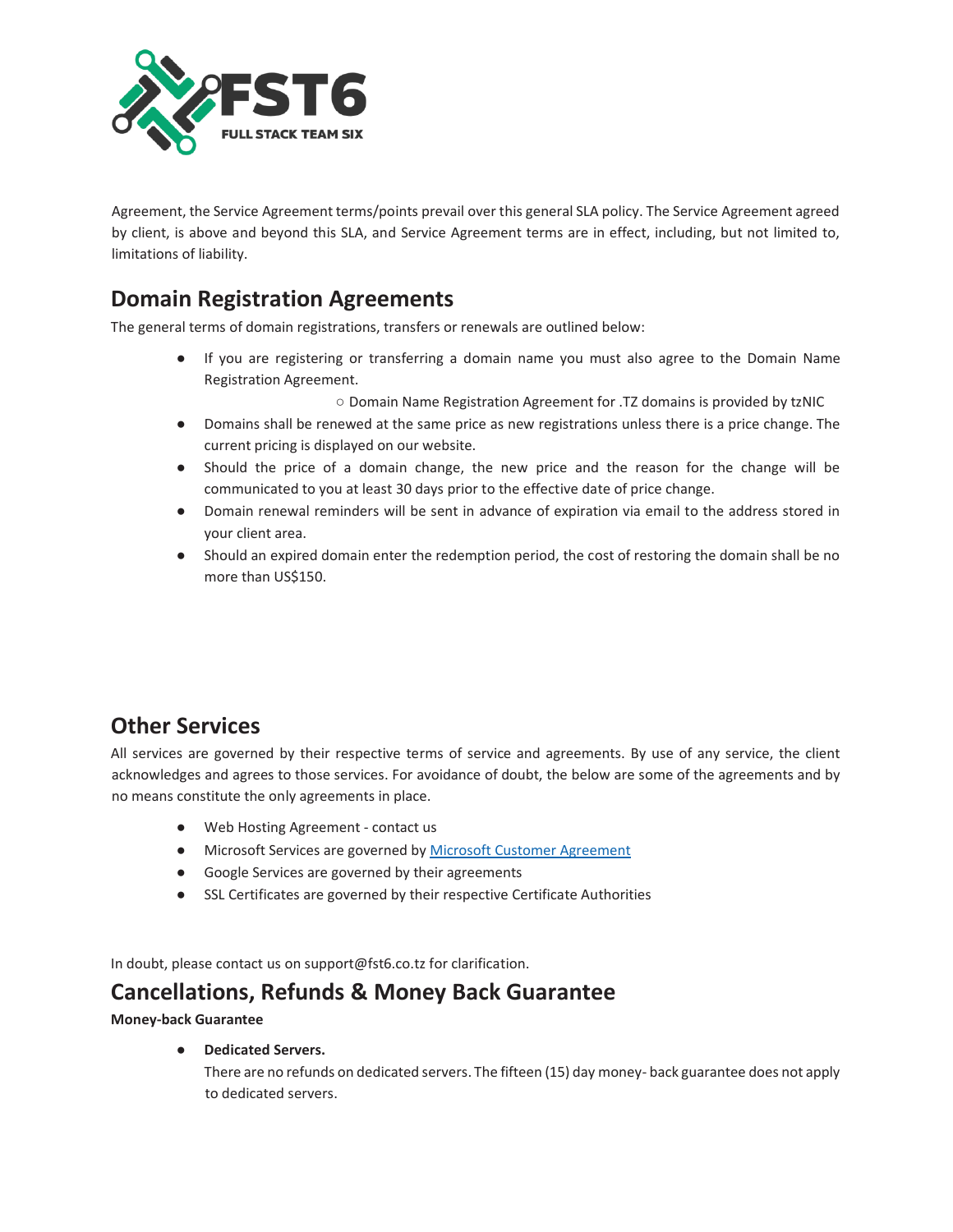

## ● **Managed shared, VPS and Reseller Services.**

Full Stack Team Six Company Limited offers a fifteen (15) day money- back guarantee for Full Stack Team Six Company Limited managed shared, VPS, and reseller hosting services only. Subject to the terms described under "Cancellations & Refunds" below, if you are not completely satisfied with these hosting services and you terminate your account within fifteen (15) days of signing up for the Services, you will be given a full refund of the amount paid for hosting. This money-back guarantee only applies to fees paid for hosting services and does not apply to administrative fees, install fees for custom software or other setup fees, or to any fees for any other additional services.

#### **Cancellations & Refunds**

# ● **Payment Method.**

No refunds will be provided if you use any of the following methods of payment: bank transfer or cheques. If you use any of these payment methods, any applicable credit will be posted to your hosting account instead of a refund.

● **Money-back Guarantee.**

If an account with a fifteen (15) day money-back guarantee is purchased and then cancelled within the first fifteen (15) days of the beginning of the term (the "Money-Back Guarantee Period"), you will, upon your written request to the Support Team (the "Refund Request") within sixty (60) days of such termination or cancellation ("Notice Period"), receive a full refund of all basic shared, VPS and reseller hosting fees previously paid by you to Full Stack Team Six Company Limited for the initial term ("Money-Back Guarantee Refund"); provided that such Money-Back Guarantee Refund shall be due to you only upon your compliance with, and subject in all respects to the terms and conditions of, this section (Cancellation & Refunds). Requests for these refunds must be made in writing to the Support Team. Refunds will only be issued for basic shared, VPS and reseller hosting services and will not include administrative fees, install fees for custom software or other setup fees, nor will they include any fees for any other additional services. Money Back Guarantee Refunds will not accrue, and shall not be paid under any circumstances, if you do not provide the applicable Refund Request within the Notice Period.

#### **Refund Eligibility.**

Only first-time accounts are eligible for a refund. For example, if you've had an account with us before, canceled and signed up again, or if you have opened a second account with us, you will not be eligible for a refund. **Violations of this Agreement will waive your rights under the refund policy.**

# ● **Non-refundable Products and Services.**

There are no refunds on dedicated servers, administrative fees, and install fees for custom software. **Purchases of domain names, whether gTLD or ccTLD are non-refundable.**

# **Cancellation Process.**

You may terminate or cancel the Services by giving Full Stack Team Six Company Limited written notice via cancellation process within your client area. In such event: (i) you shall be obligated to pay all fees and charges accrued prior to the effectiveness of such cancellation and (ii) Full Stack Team Six Company Limited may, in our sole discretion, refund all pre-paid fees for basic hosting services for the